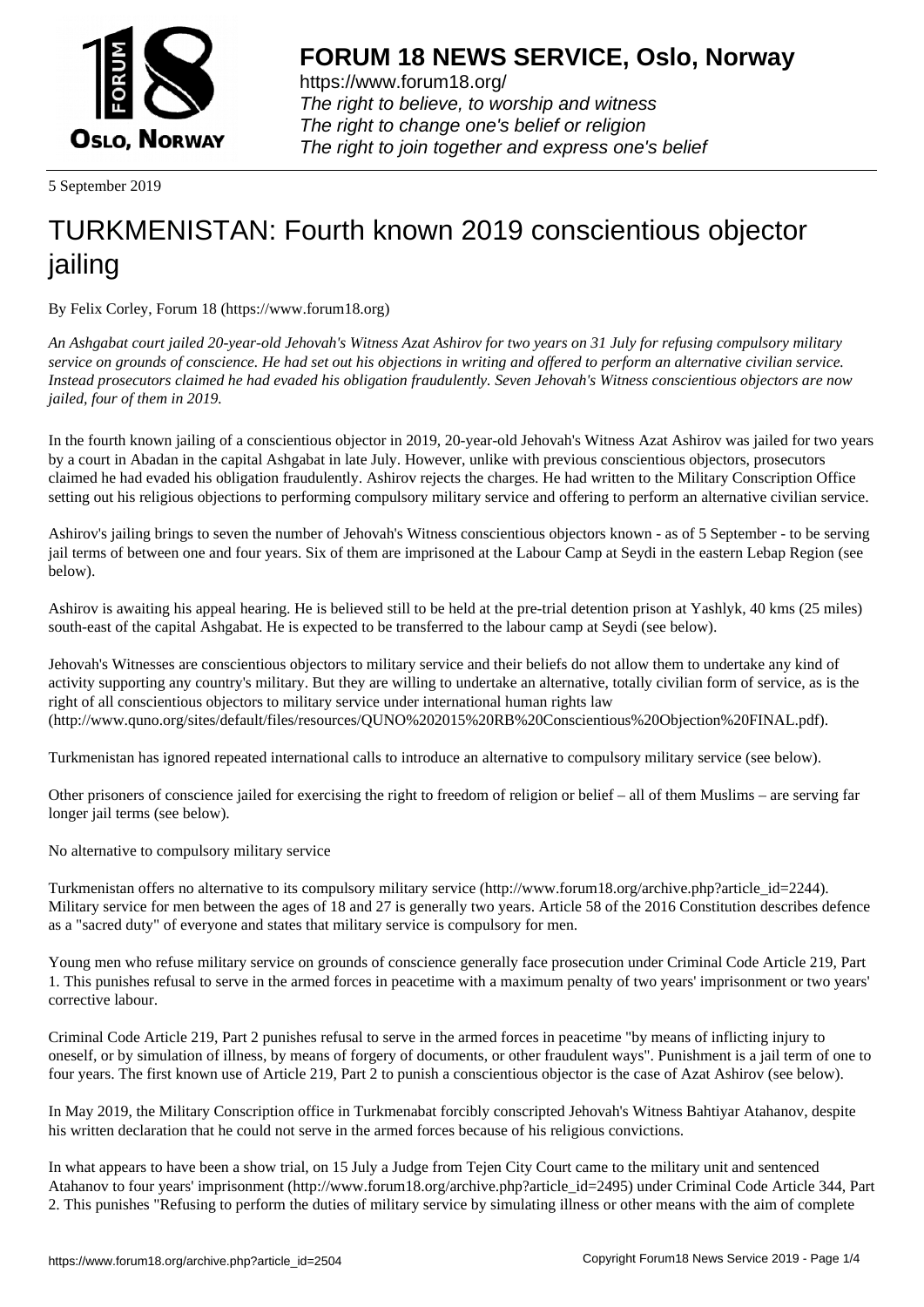From 2014, courts punished conscientious objectors with corrective labour or suspended prison terms (http://www.forum18.org/archive.php?article\_id=2244), rather than imprisonment. However, jailings resumed in January 2018. Courts jailed 12 conscientious objectors in 2018, two of them for two years and 10 for one year. (http://www.forum18.org/archive.php?article\_id=2443)

Calls for alternative civilian service ignored

Turkmenistan has ignored repeated international calls to introduce an alternative to compulsory military service.

The United Nations Human Rights Committee has issued 12 decisions in favour of conscientious objectors from Turkmenistan, all of them Jehovah's Witnesses. In its most recent such decision, published on 4 April 2019 (CCPR/C/125/D/2316/2013), it ruled that the human rights of former conscientious objector Arslan Dawletow (Dovletov), who was jailed for 18 months from December 2012, had been violated. (http://www.forum18.org/archive.php?article\_id=2476)

Forum 18 was unable to find out why the authorities will not introduce an alternative civilian service and why conscientious objectors who are willing to perform such an alternative service, like Ashirov and the other six Jehovah's Witness young men, continue to be jailed.

The telephones of the regime-appointed Chair of the Mejlis (Parliament) Human Rights Committee Yusupguly Eshshayev, the regime-appointed Human Rights Ombudsperson Yazdursun Gurbannazarova, and Gurbanberdy Nursakhatov, a Deputy Chair of the government's Commission for Work with Religious Organisations and Expert Analysis of Resources Containing Religious Information, Published and Printed Production, went unanswered each time Forum 18 called on 4 and 5 September.

## Many prisoners of conscience

The seven jailed conscientious objectors are among the many people Turkmenistan has jailed for exercising freedom of religion or belief. (http://www.forum18.org/archive.php?article\_id=2244)

Five Muslims who met to study the works of theologian Said Nursi failed to overturn their 12-year jail terms at Turkmenistan's Supreme Court in July 2018. Four of the five are in the top-security prison at Ovadan-Depe (http://www.forum18.org/archive.php?article\_id=2399), where prisoners have suffered torture and death from abuse or neglect.

More than 60 Muslims from in and around the eastern city of Turkmenabat were imprisoned in 2013 and after to punish them for their involvement in a Muslim study group. Most or all the prisoners are believed to be held at Ovadan-Depe. Relatives often have no information as to whether they are still alive. Three of the group are known to have died in prison. (http://www.forum18.org/archive.php?article\_id=2318)

## Call-up, trial, jail term

In the spring 2019 call-up, the Military Conscription Office called up Jehovah's Witness Azat Gurbanmuhammedovich Ashirov (born 7 January 1999) for compulsory military service. Like all the other Jehovah's Witness conscientious objectors, he submitted a written declaration explaining his reasons for being unable to perform compulsory military service and setting out his readiness to perform an alternative civilian service.

However, officials rejected Ashirov's request for an alternative civilian service. They claimed he had used fraudulent methods to evade his obligation to perform compulsory military service. Prosecutors at Abadan District Prosecutors' Office prepared a case against him under Criminal Code Article 219, Part 2, which punishes refusal to serve in the armed forces in peacetime "by means of inflicting injury to oneself, or by simulation of illness, by means of forgery of documents, or other fraudulent ways".

The Prosecutor's Office then presented the case to Ashgabat's Abadan District Court. Ashirov rejected the charges against him. However, on 31 July, the Judge convicted him and handed down a two-year ordinary regime prison sentence, Jehovah's Witnesses told Forum 18.

In early August, Ashirov lodged his appeal against his conviction, which is due to be heard at Ashgabat City Court. Abadan District Court confirmed to his mother on about 22 August that it had received the appeal, Jehovah's Witnesses told Forum 18. No date has yet been set for the appeal.

Ashirov is being held at the pre-trial detention prison (AH-D/1) at Yashlyk, 40 kms (25 miles) south-east of the capital Ashgabat. He is expected to be transferred to the labour camp at Seydi.

Six jailed conscientious objectors in Seydi Labour Camp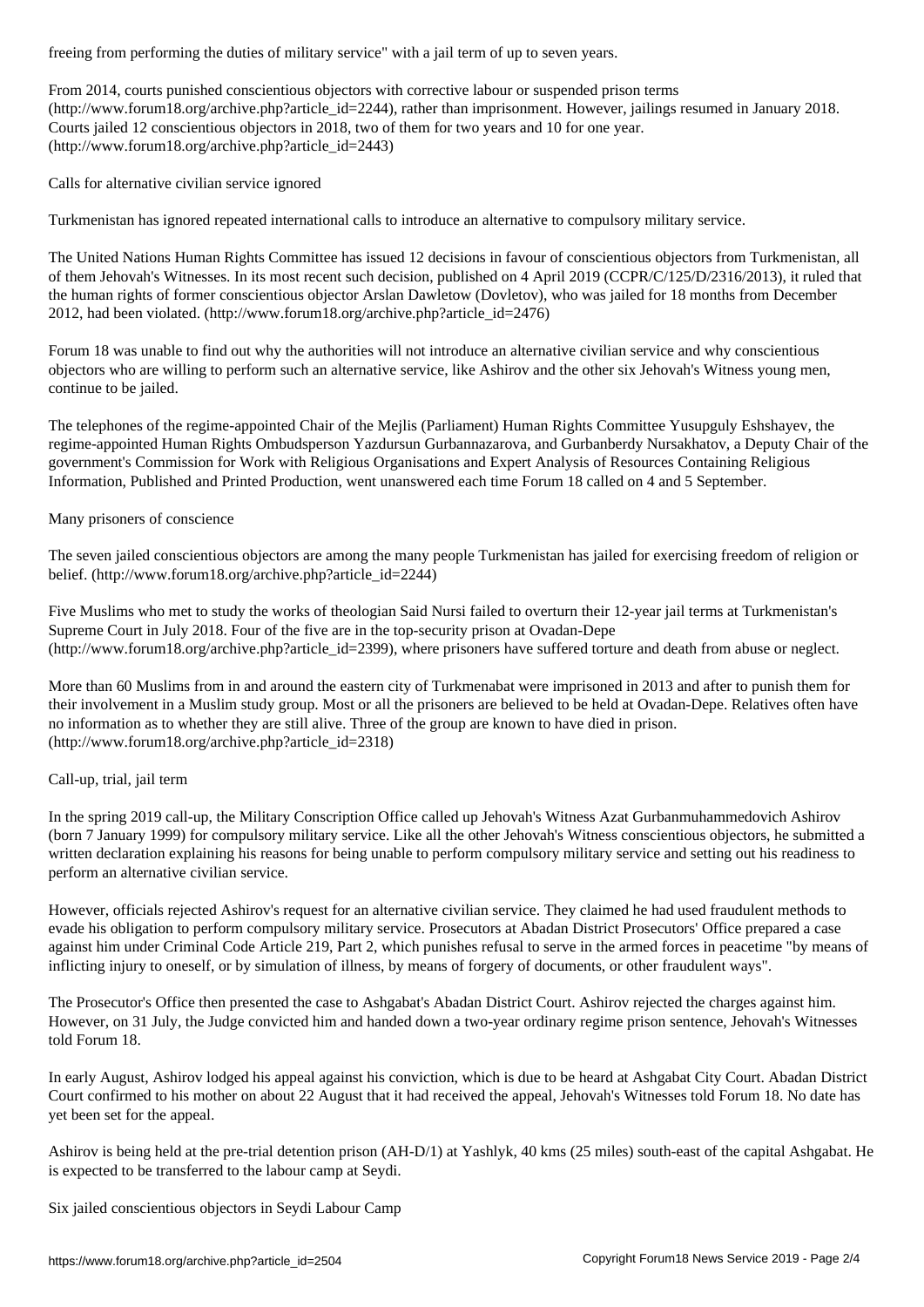Ashirov's jailing brings to seven the number of Jehovah's Witness conscientious objectors known - as of 5 September - to be serving jail terms. Six of them are imprisoned at the harsh Seydi Labour Camp in the desert in Lebap Region.

The address of the Seydi Labour Camp is:

746222 Lebap velayat

Seydi

uchr. LB-E/12

Turkmenistan

In his complaint to the United Nations (UN) Human Rights Committee, former Jehovah's Witness prisoner of conscience Aibek Salayev complained that conditions in the Seydi Labour Camp where he was held were "inhuman".

Salayev noted that the Camp was "known for its overcrowdedness, harsh climatic conditions, scarce supplies of food, medication and personal hygiene products, and for tuberculosis, skin diseases, its very high mortality rate, and physical abuse". He was also threatened by officials with rape in the Camp.

The UN Human Rights Committee ruled that the Turkmen authorities had violated the rights of Salayev and another Jehovah's Witness former prisoner of conscience Vladimir Nuryllayev. (http://www.forum18.org/archive.php?article\_id=2476) The UN published the Decision (CCPR/C/125/D/2448/2014) on 18 April 2019.

Freed on completing sentences

Four Jehovah's Witness conscientious objectors are known to have been freed from Seydi Labour Camp in August 2019 after completing their full one year jail terms (http://www.forum18.org/archive.php?article  $id=2495$ ):

Isa Muslimovich Sayayev (born 14 May 1994) was freed on 9 August 2019, exactly one year since he was jailed by Koneurgench City Court.

Ruslan Khadynyaz oglu Artykmuradov (born 24 May 2000) was freed on 12 August 2019, one day short of a year since he was jailed by Sayat District Court.

Sokhbet Rejepmyradovich Agamyradov (born 4 January 2000) was freed on 27 August 2019, exactly one year since he was jailed by Mary City Court.

Serdar Annamyradovich Atayev (born 9 June 2000) was freed on 28 August 2019, exactly one year since he was jailed by Mary City Court.

List of known jailed conscientious objectors

Seven conscientious objectors to compulsory military service (listed below) – all of them Jehovah's Witnesses – are known to be serving prison sentences. Five were jailed under Criminal Code Article 219, Part 1 ("Rejecting call-up to military service"), Ashirov under Criminal Code Article 219, Part 2, and Atahanov under Criminal Code Article 344, Part 2:

1) Mekan Orazdurdiyevich Annayev; born 22 June 1999; sentenced 26 June 2018 Turkmenbashi City Court under Criminal Code Article 219, Part 1; no appeal to Balkan Region Court; two years' ordinary regime labour camp.

2) Gurbangylych Dovletovich Muhammetgulyyev; born 15 March 2000; sentenced 28 November 2018 Mary City Court under Criminal Code Article 219, Part 1; no appeal to Mary Regional Court; one year ordinary regime labour camp.

3) Eziz Dovletmuradovich Atabayev; born 15 March 1998; sentenced 19 December 2018 Dashoguz City Court under Criminal Code Article 219, Part 1; appeal rejected 15 January 2019 Dashoguz Regional Court; two years' ordinary regime labour camp.

4) Azamatjan Narkulyevich Narkulyev; born 9 November 2000; sentenced 7 January 2019 Danew District Court under Criminal Code Article 219, Part 1; no appeal to Lebap Regional Court; one year ordinary regime labour camp.

5) Muhammetali Charygeldiyevich Saparmyradov; born 11 November 1995; sentenced 19 March 2019 Bayramaly City Court under Criminal Code Article 219, Part 1; no appeal to Mary Regional Court; one year ordinary regime labour camp.